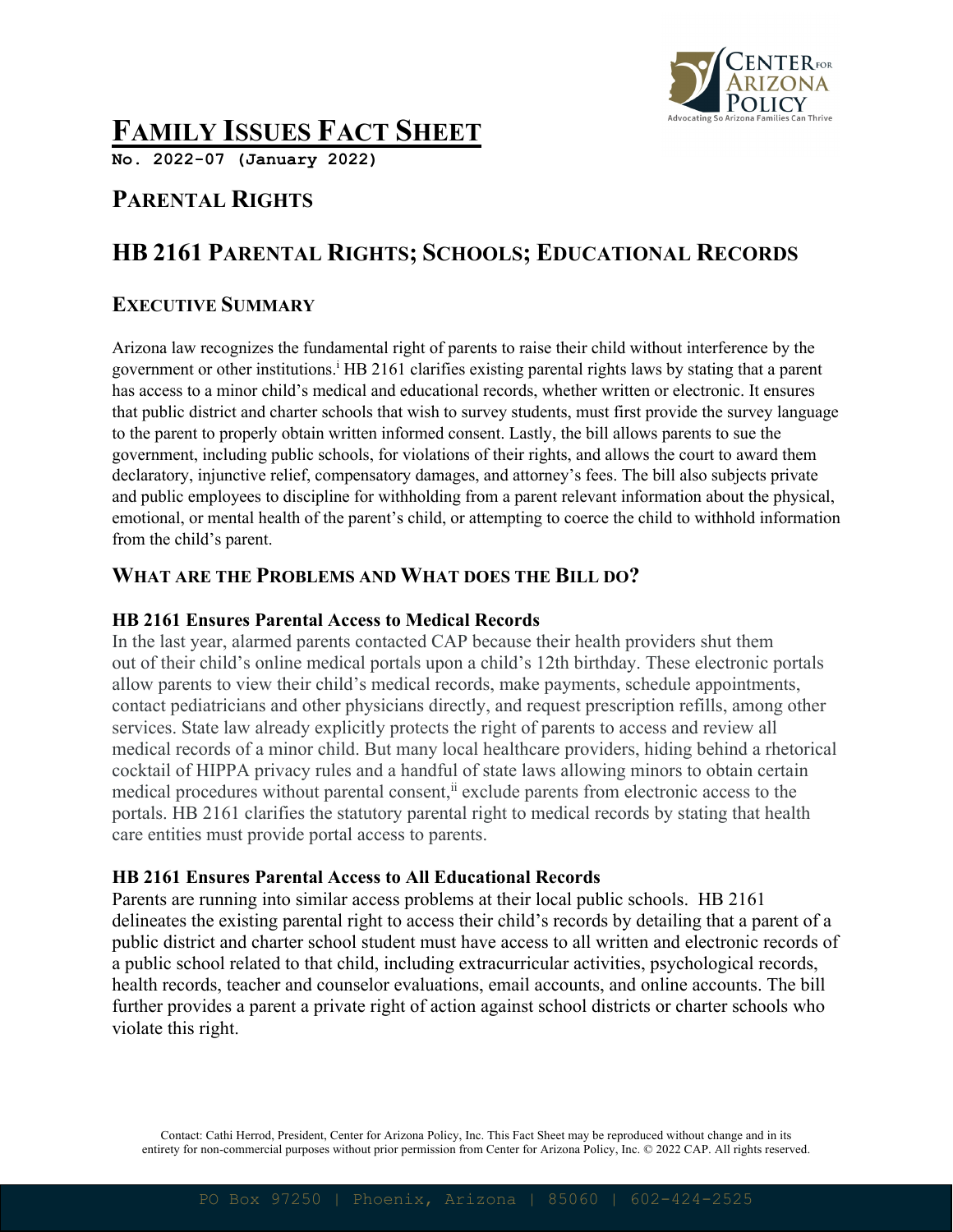

#### **HB 2161 Prohibits Schools Surveying Students Absent Proper Parental Notice and Consent**

Arizona law already prohibits public schools from giving students surveys without written parental consent, but only if the school is keeping the survey for more than one year. The one year requirement is deleted to ensure that all surveys and a written informed consent form are provided to parents seven days prior to being administered. A recent survey given without consent at one local school asked such personal questions as: "Do you believe in God?" And, "How do your mother and father get along?"

#### **HB 2161 Provides Parents a Right to Sue the Government from Interfering with Their Rights**

HB 2161 also responds to multiple complaints about the lack of recourse available to parents whose rights have been violated. Parents deserve a fair hearing and a vindication of their rights when the government interferes or obstructs those rights. To that end, HB 2161 provides a statutory cause of action against the state, its political subdivisions, other government entities, and government employees acting under color of state law, who interfere with the fundamental rights of parents. The government bears the burden of proof to show their action was essential to a compelling government interest, and that they used narrowly tailored and least restrictive means possible. In addition, HB 2161 expands existing law to permit the discipline of public or private employees who withhold information from a parent related to the physical, emotional, or mental health of their child.

## **TALKING POINTS**

- 1. **Our laws acknowledge the fundamental right of parents to raise their children, including the right to access educational and medical records.** In this technological era, parents must have easy access to *electronic records* as well as written records.
- 2. **Public schools cannot use surveys as an end run around parental rights.** Schools must provide access to student surveys before they are administered so that parents can make an informed decision about their child's participation.
- 3. **Parents have the right and responsibility to make decisions for their children - not school administrators or teachers, nor healthcare providers. Public and private institutions must be held accountable for violating parents' rights.** The strict scrutiny standard makes the government answer for interferences with parental rights.

### **CONCLUSION**

HB 2161 enhances existing parental rights to direct the education and upbringing of their children without unjust treatment by government or private institutions. The bill provides essential legal recourse to parents who experience violations of their rights.

Contact: Cathi Herrod, President, Center for Arizona Policy, Inc. This Fact Sheet may be reproduced without change and in its entirety for non-commercial purposes without prior permission from Center for Arizona Policy, Inc. © 2022 CAP. All rights reserved.